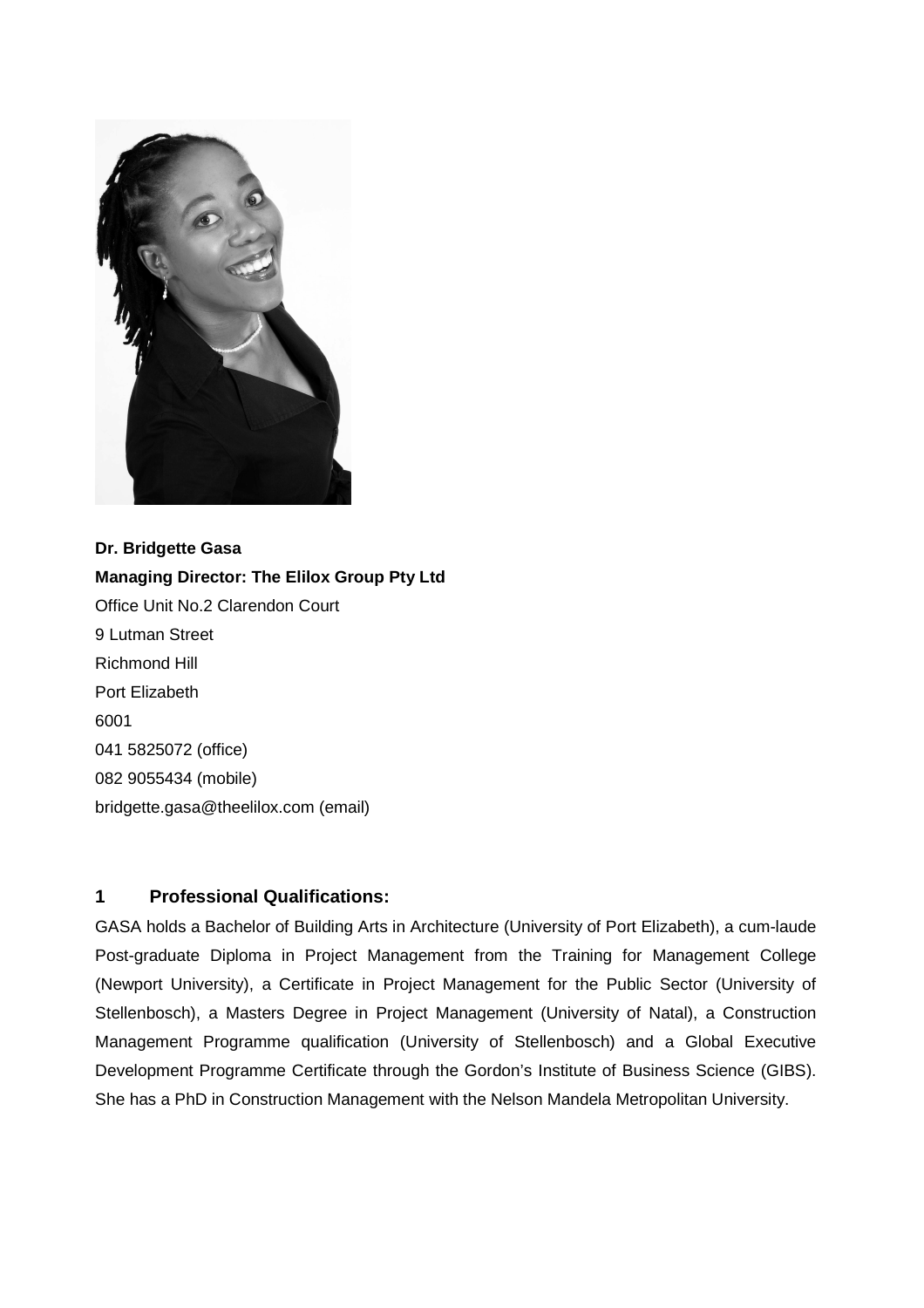# **2 Education Qualifications Timeline:**

Bachelor of Building Arts in Architecture (University of Port Elizabeth), 1998 Post-graduate Diploma in Project Management (cum laude) [TfMC (Newport University)], 1999 Certificate in Project Management in the Public Sector (University of Stellenbosch), 2001 Master of Commerce Degree in Project Management (University of Natal), 2003 Construction Management Programme qualification (University of Stellenbosch) , 2003 Global Executive Development Programme Certificate through (GIBS), 2006 PhD in Construction Management, 2012

### **3 Leadership Involvement:**

Bridgette is an Architectural practitioner registered with the South African Council for Architectural Professions. She is affiliated with many well-known professional associations, which include Project Management South Africa (PMSA) and is a member of the Institute of Directors (IOD). Bridgette is both a Fellow member of the Chartered Institute of Building (CIOB Africa) as well as its **Past-President for the African continent**. She serves on the CIOB's International Board of Trustees in the United Kingdom. Bridgette is also affiliated with the American Academy of Project Management as a Fellow member and recognized Master in Project Management. She holds the following board memberships:

- Passenger Rail Agency of South Africa (PRASA): Chairperson of the Finance, Capital Investment and Procurement (FCP) Committee of the same Board;
- Independent Non-Executive Director of Umso Construction;
- Non-Executive Director of Arup SA Pty Ltd;
- Non-Executive Director of NMC Construction;
- Chairperson of the Nelson Mandela Metropolitan University Business School;
- Chairperson of the Dube Tradeport; and
- Visiting Fellow of the Nottingham Trent University in the United Kingdom (UK).

Bridgette previously served in EXCO of the Project Management South Africa and held board membership with the Project Management Chamber of the Services SETA. She also sat on the Construction Industry Stakeholder Forum and advisory committees of Road Infrastructure Research with the then Transportek Division of the CSIR and the Building Science Department of Tshwane University of Technology. In 2008, she was appointed by CIOB International as a thinktank panel member to contribute to a strategy which led to the drafting of the 2020 Vision on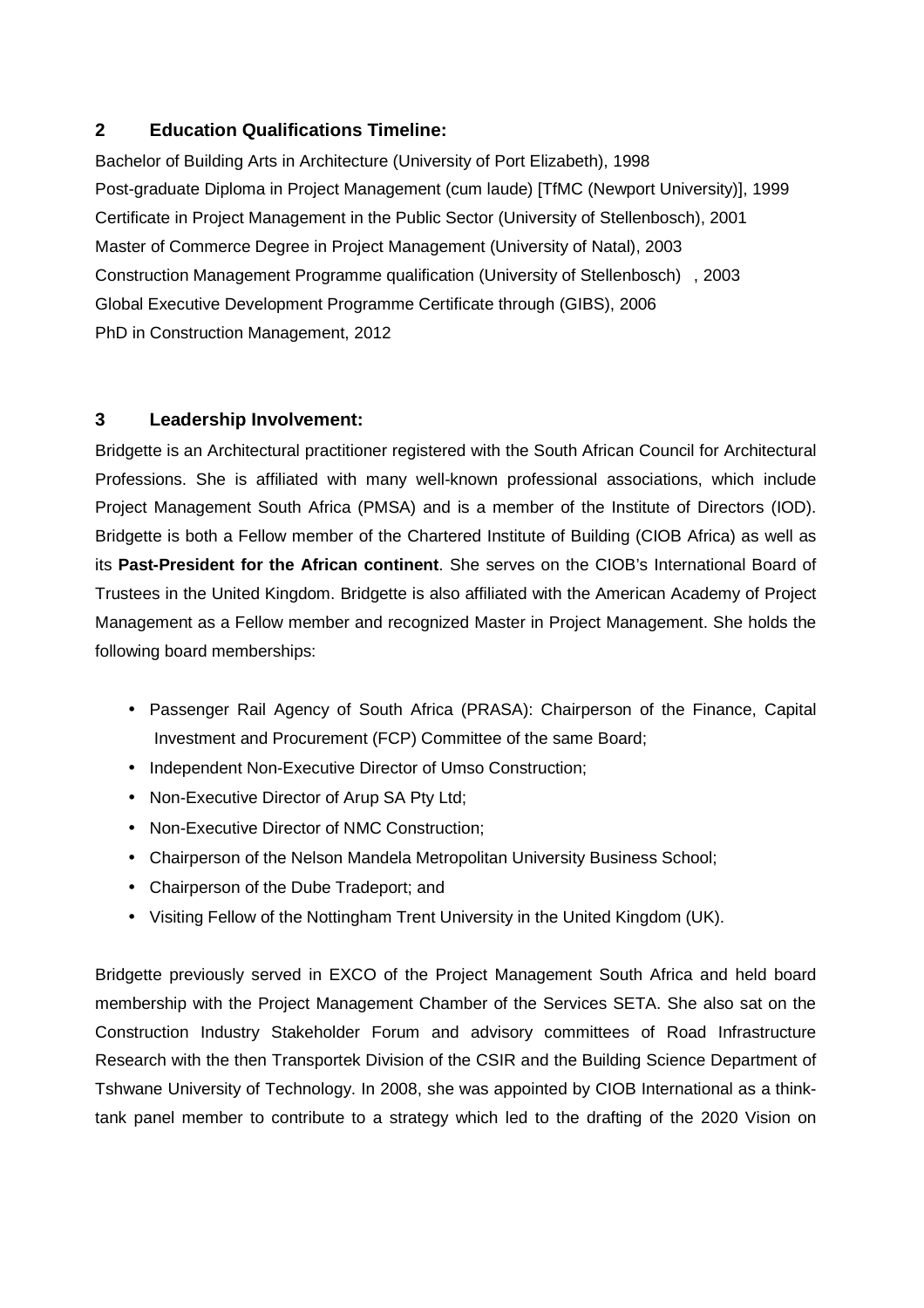EcoBuildings, Infrastructure Planning and Development in Africa. In May 2010, Gasa was appointed by the President of South Africa: J.G. Zuma to serve as a National Planning Commissioner.

#### **4 Work Experience:**

GASA started off her career as an architectural designer for practices in KwaZulu Natal and Port Elizabeth respectively. She was then recruited by the National Department of Public Works where she was responsible for the provision of accommodation solutions for state departments and effecting infrastructure development, maintenance and upgrading of built facilities. Bridgette was then seconded to the private sector to work with Fluor Daniel Engineers as a Project Controls Specialist/ Cost Engineer on the US\$1 billion Secunda Natural Gas project. Her most phenomenal contributions have been with the Construction Industry Development Board and the Coega Development Corporation. With both these institutions she held executive management posts responsible for leading research and innovation for the development and implementation of a variety of initiatives ranging from investment attraction, process engineering, improving public sector delivery capacity and infrastructure planning and development. Bridgette has partnered with National Treasury, built environment contractors and consultants in spearheading the design of strategic and innovative programmes that are to-date successfully implemented throughout government departments in South Africa. One programme that particularly stands out is the Infrastructure Delivery Improvement Programme (IDIP) which she helped develop from concept stage and was ultimately established nation-wide in 2004. Together with the National Treasury she trained senior management of both national and provincial departments on IDIP's benefits and applications. Bridgette has managed the implementation of large infrastructure projects, a portfolio of roads, culverts and bridges construction, water & sanitation projects, property development, commercial and industrial facilities, all totaling R 4 billion in value. Bridgette was also instrumental in negotiations with foreign investors in the automotive, agro-processing, petrochemical and metallurgical sectors looking to invest in mega projects in South Africa. Work which she is still engaged with to date.

### **5 Current Occupation:**

Bridgette is widely traveled and has covered Africa, South East Asia, the Far and Middle Easts and Europe extensively. Her previous portfolio with the Coega Development Corporation (other than effecting infrastructure development on the 11500 hectares of Industrial Development Zone land) was centered around socio-economic development through construction contracts using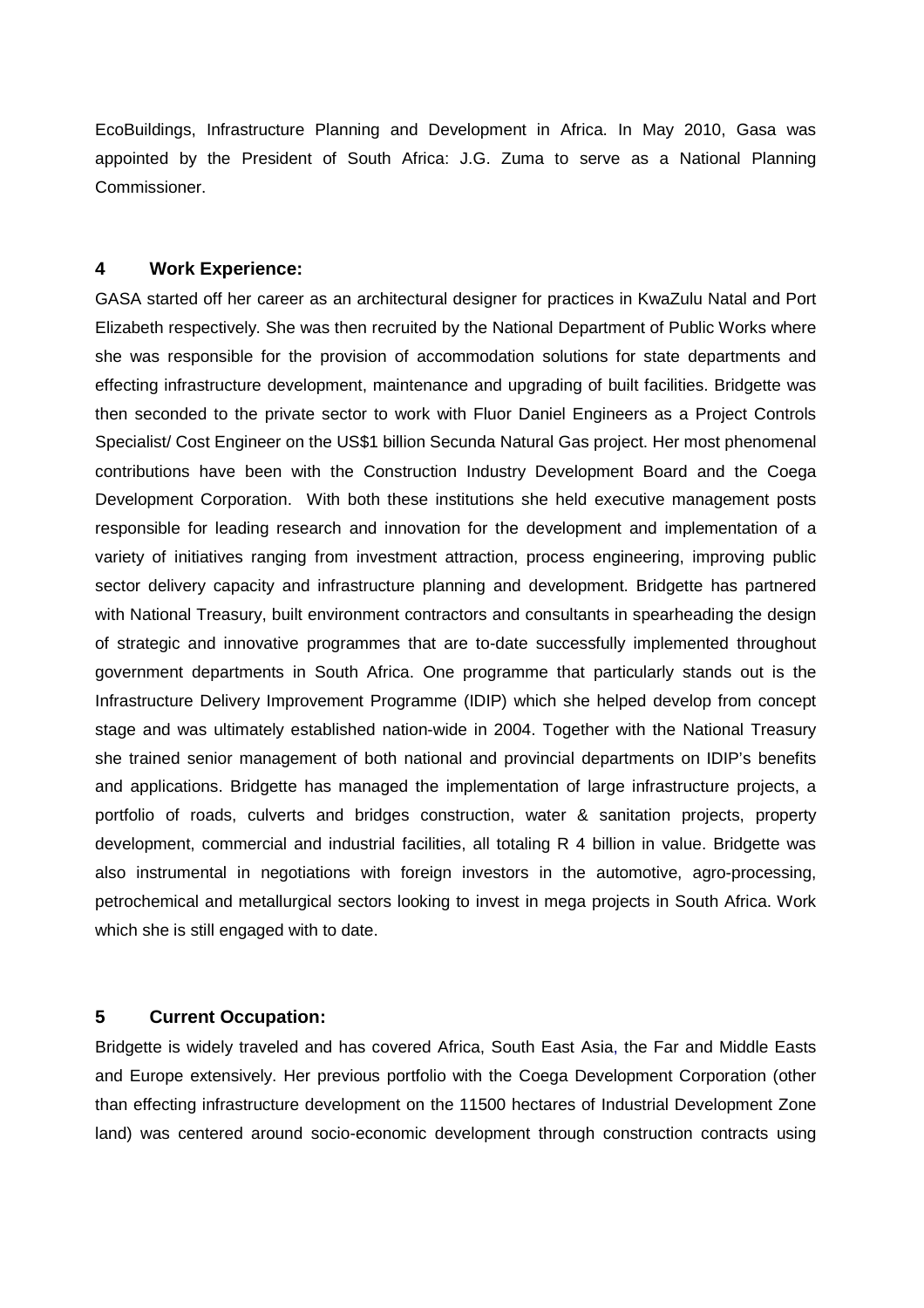relevant procurement methodologies and as a result advancing the participation of SMME's within various levels of built environment skills. In December of 2008 she established her company The Elilox Trading Pty Ltd. The Elilox Group holding company amongst other things has its focus on: **Programme and Project Management Consulting**, **Infrastructure Planning & Development and Agricultural Enterprises**. Gasa's PhD research work looks at the utilization of a tool that would measure the competitiveness of small businesses participating within the built environment sectors.

### **6 Publications and Presentations:**

Bridgette has published three scientific research works related to Infrastructure Development:

| <b>Financial Project Management Systems in the Public Sector</b>                | 2003 |
|---------------------------------------------------------------------------------|------|
| Measuring the Competitiveness of Small, Medium and Micro Enterprise contractors |      |
| through the use of the Register of Contractors                                  | 2012 |
| Entrepreneurship as an enabler for the competitiveness of SMMEs                 | 2012 |

She has authored a few papers which have been published covering the themes of: project management, construction industry development and the impact of growth in the built environment (inclusive of partnering and alliancing methodologies). These papers have been included in conference proceeding whenever they were presented at both local and international platforms. The following technical papers were presented at industry Conferences and International Construction Summits in France, Russia, United Kingdom, Singapore, China, Denmark and Iraklion (Greece):

- Women participation in the construction industry: defining the challenge, refining the strategies, Pretoria 2002;
- Re-engineering Public Sector Processes to aid delivery on Infrastructure, Cape Town and Moscow, 2003;
- Public Sector Delivery Capability on Infrastructure Programmes, Singapore, 2003;
- Impact of the economic downturn on the African Construction Industry, Singapore 2008;
- Infrastructure Development in Africa and opportunities for Africa-China partnerships, China 2009 & 2010;